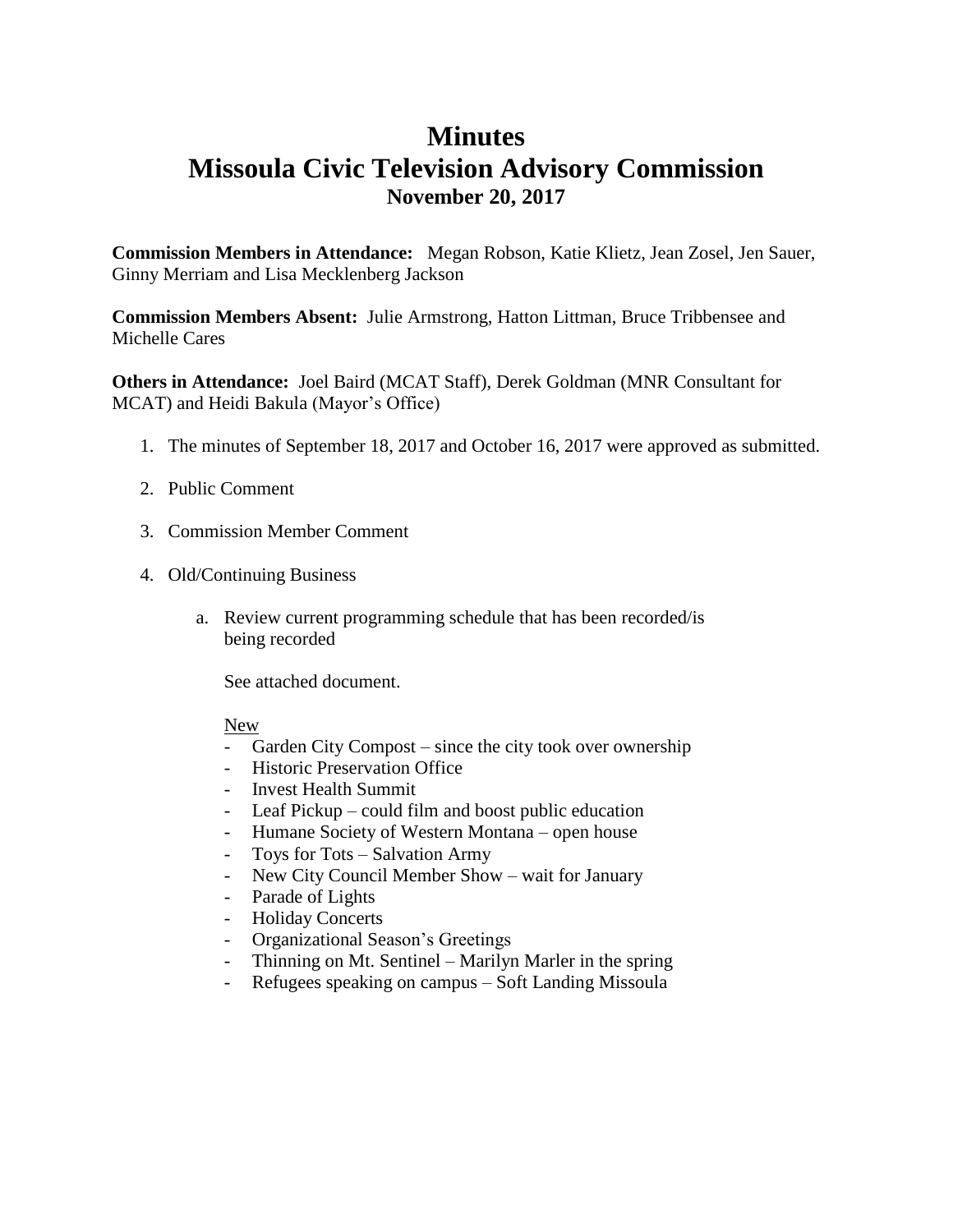b. Quarterly Report on the Hours

Each quarter the commission would like a year-to-date comparison of the hours. Joel Baird will send information through September to Megan Robson to put in an Excel spreadsheet.

- 5. New Business
	- a. MCTAC Seats and Expiring Terms

Jean Zosel indicated that she would not be continuing on the commission once her term expired in December of 2017. New chairs would be voted in at the January meeting.

6. Set agenda for next meeting

The MCTAC meeting scheduled for Monday, December 18, 2017 is cancelled.

Respectfully submitted, Heidi Bakula, Executive Assistant